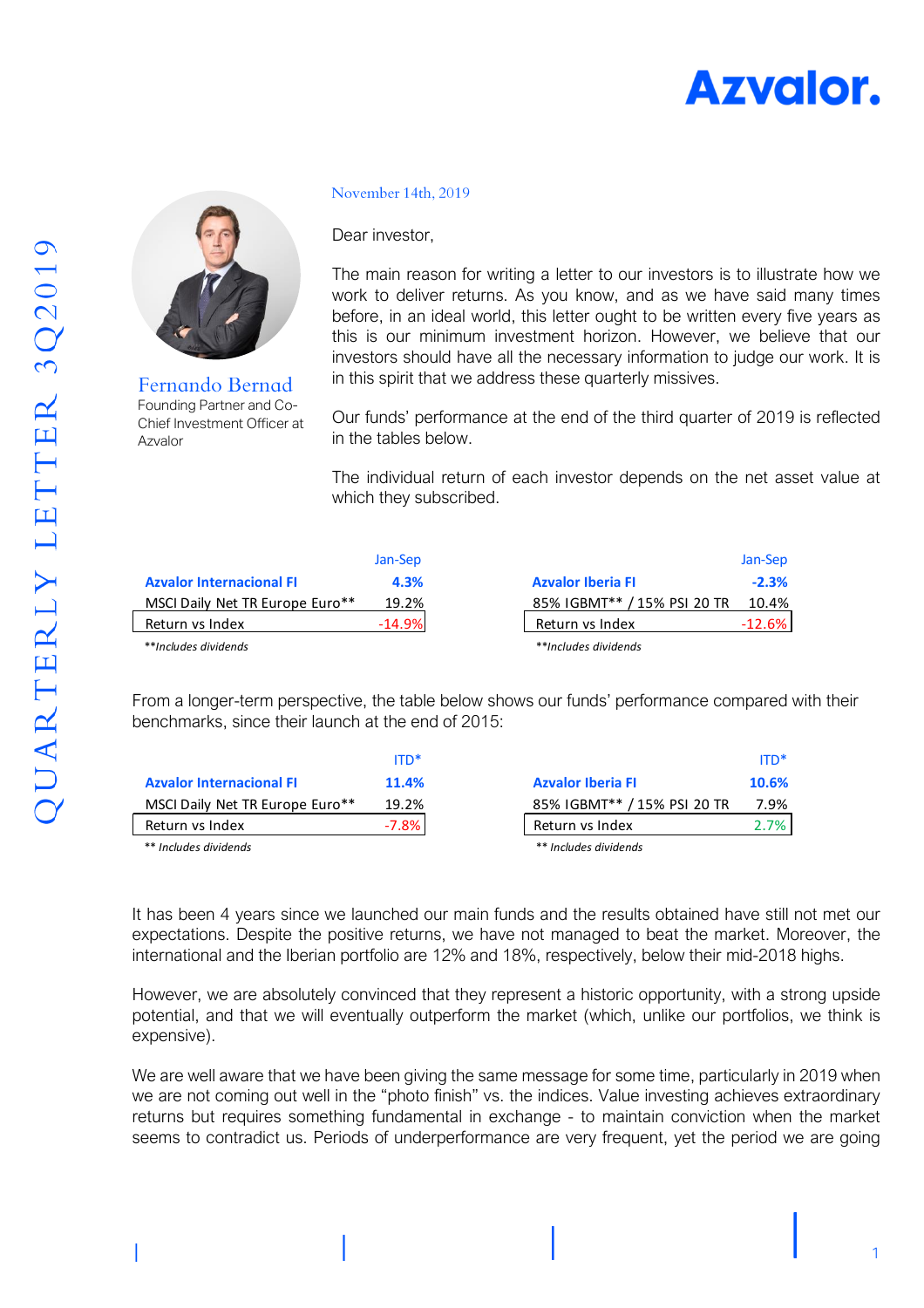

through (which affects the majority of internationally renowned value investors) has been particularly trying.

To give you a historial reference, the chart below shows two US sub-indices. One would be a more or less "clumsy" (unrefined) representation of the value universe, and the other its supposed "nemesis" the universe of growth companies which tend to be much more expensive. Indeed, we see how the value index has been underperforming growth companies for almost 9 years. Therefore, the period we are currently going through is already the longest since the one which started in 1992 and peaked in 2000 when the dotcom bubble finally burst. Note, that in the following 10 years the value index yielded an annualized return 8% higher that the growth companies index, which informed a cumulative return 2.1 times higher at the end of the period, in 2010.



Source: Research Affiliates, LLC, using data from FactSet, Data as of 6/30/2019.

If we choose indices outside the US (the chart below shows a comparison of the sub-indices of MSCI EAFE, which includes developed countries in Europe and Asia), the current period is unprecedented in the last 36 years (note that the data only goes up to 2016, so if we were to update the chart to 2019, the result would be even more remarkable). In other words, since 2011, this is the first time that in 10 year periods, value performs worse than growth, and continues to crash to new records. This occurs, precisely coincident with the launching of a new round of quantitative easing by the main central banks.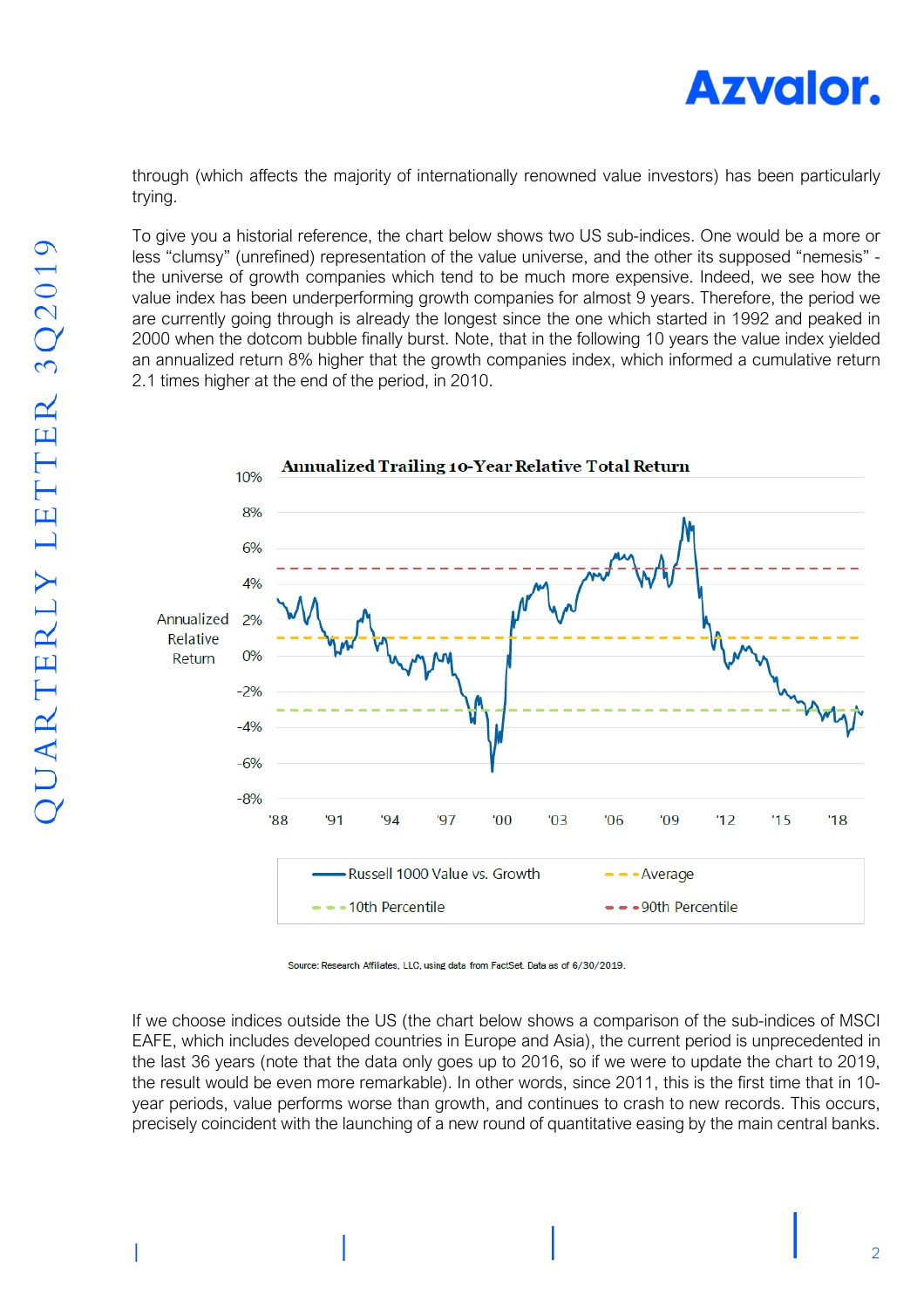



As we have expained on other occasions, this has, in turn, led to the largest discrepancy in valuation between the most expensive and the cheapest companies in the last 20 years. And we pointed to what we think may be the reasons: the explosive growth in passive investment, the growing phenomenon of ESG (or corporate social responsibility) and the lack of returns from fixed income investments, which has prompted the search of "substitutes" in the stock market. All these factors have led to the stratification of the market into "castes", with an elite group of companies trading at vertiginous valuations and "invisible" companies in scorned sectors trading atlow valuations that we have rarely seen before.

This divorce between the fundamentals of the companies and their stock market valuation is NOT sustainable in the long term. The following chart reflects this idea well. The bars disaggregate the different factors that explain the historical return of the US market (large companies) since 1870.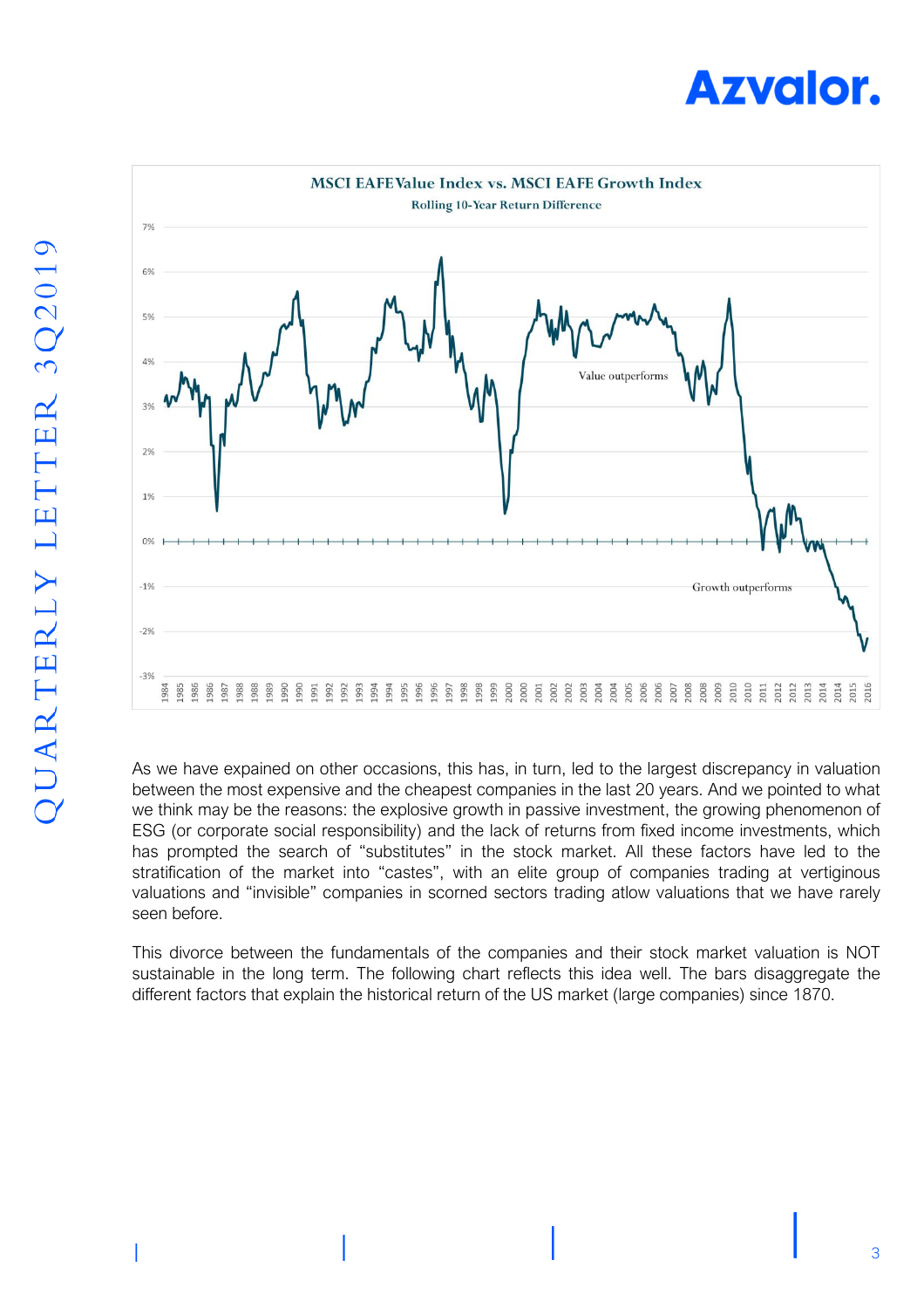



### US Large Cap Equity Historical Return Decomposition, 1871-Jun 2019

Source: Research Affiliates, LLC, based on data from the Robert Shiller database. Data as of June 30, 2019.

As we can see, the (nominal) return is explained almost entirely by the dividend, real earnings growth and inflation. The earnings multiple has hardly changed. In other words, the value of "past", "present" and "future" companies is a nearly constant earnings ratio in the long term (although with very large variations in the short term).

Be wary then of what may seem like a solid upward trend in a company's share price when it rises faster than its earnings (or worse, with earnings falling). This has happened, in our view, with a large number of companies with characteristics that seem to assimilate their performance to that of a bond: they tend to be apparently solid and not very volatile businesses that have achieved sustained growth rates in recent years and, many of them, pay "bulletproof" dividends in the eyes of some investors. Think of the numerous examples of companies whose share prices have doubled, tripled or quadrupled in the last 3-5 years, their valuation "sprinting" much faster than their earnings.

The sense of security generated by these type of companies is a dangerous "mirage" when they trade at exaggerated valuations, and the descent from such high altitudes may be a forced landing. When the market wakes up to reality and realizes that companies do not run as smoothly as Swiss watches and are not immune to surprises or problems, their valuations often suffer a violent shock. The following table lists a number of companies which, for some reason (such as issuing a profit warning) have suffered very strong stock market corrections in a single day! (In fact, it usually occurs in an instant, for example at the very opening if the announcement is made outside market hours). This group of companies had the common feature of being businesses trading at "sky-high" valuations.

4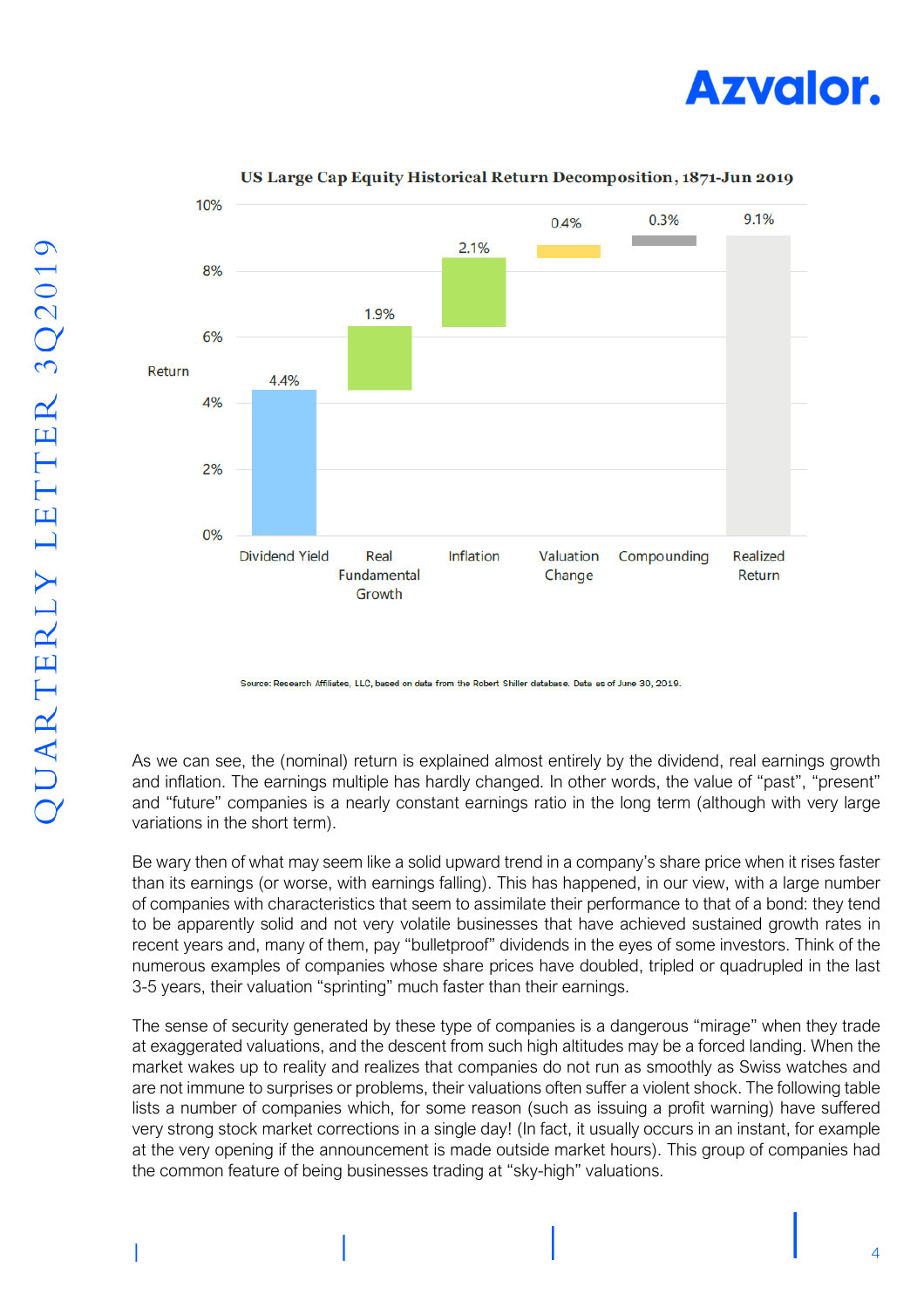# **Azvalor.**

| Company                 | Daily variation (%) |
|-------------------------|---------------------|
| <b>DBV Technologies</b> | $-70%$              |
| At Home Group           | $-57%$              |
| Diplomat Pharmacy       | $-56%$              |
| <b>Farfetch Limited</b> | $-44%$              |
| GrubHub                 | $-43%$              |
| <b>Myriad Genetics</b>  | $-43%$              |
| Pivotal Software        | $-41%$              |
| Cloudera Inc            | $-41%$              |
| Covetrus Inc.           | $-40%$              |
| Pluralsight Inc         | $-40%$              |
| Mallinckrodt            | $-39%$              |
| Casa Systems            | $-36%$              |
| <b>WW</b> International | $-34%$              |
| Cision Ltd              | $-32%$              |
| <b>Tivity Health</b>    | $-32%$              |
| Ulta Beauty             | $-30%$              |
| Perrigo Co              | $-29%$              |
| Nektar Therapeutics     | $-29%$              |
| Expedia Inc             | $-27%$              |
| <b>Beyond Meat</b>      | $-25%$              |
| Temenos                 | $-23%$              |
| Wirecard                | $-13%$              |

Source: Bloomberg

The higher the valuation, the greater the risk. And yet, in recent years, we have not ceased to perceive the opposite identity: the higher the valuation, (it implicitly follows that the higher the quality of the company/business, and therefore) the lower the risk. The "lesson in reality" need not necessarily be a "shock"; it may also be a slow and steady re-evaluation of the value a company deserves. For example, firms such as Kraft Heinz, L'Brands, Tapestry, Arista Networks, Under Armour, Twitter, Walgreens Boots, Capri Holdings, Altria, Hasbro, Netflix, Conagra, 3M, Molson Coors, Public Storage, Ball, Glanbia, Bunzl, Interpump, Evotec, Colruyt, Ubisoft, CHR Hansen, Anheuser Busch, Schibsted, Demant, Thales or Lagardere are all between 20% and 50% below their recent highs. The list is not exhaustive and includes only a small selection of companies in the S&P500 and Stoxx 600 that traded (and many still trade) at high multiples.

This also happens in the opposite direction with those companies that nobody seems to want and whose stocks are very cheap. Note, for instance, that on the same day that GrubHub or Beyond Meat suffered the sharp falls shown on the table above, National Oilwell Varco, one of our investments, was up 14%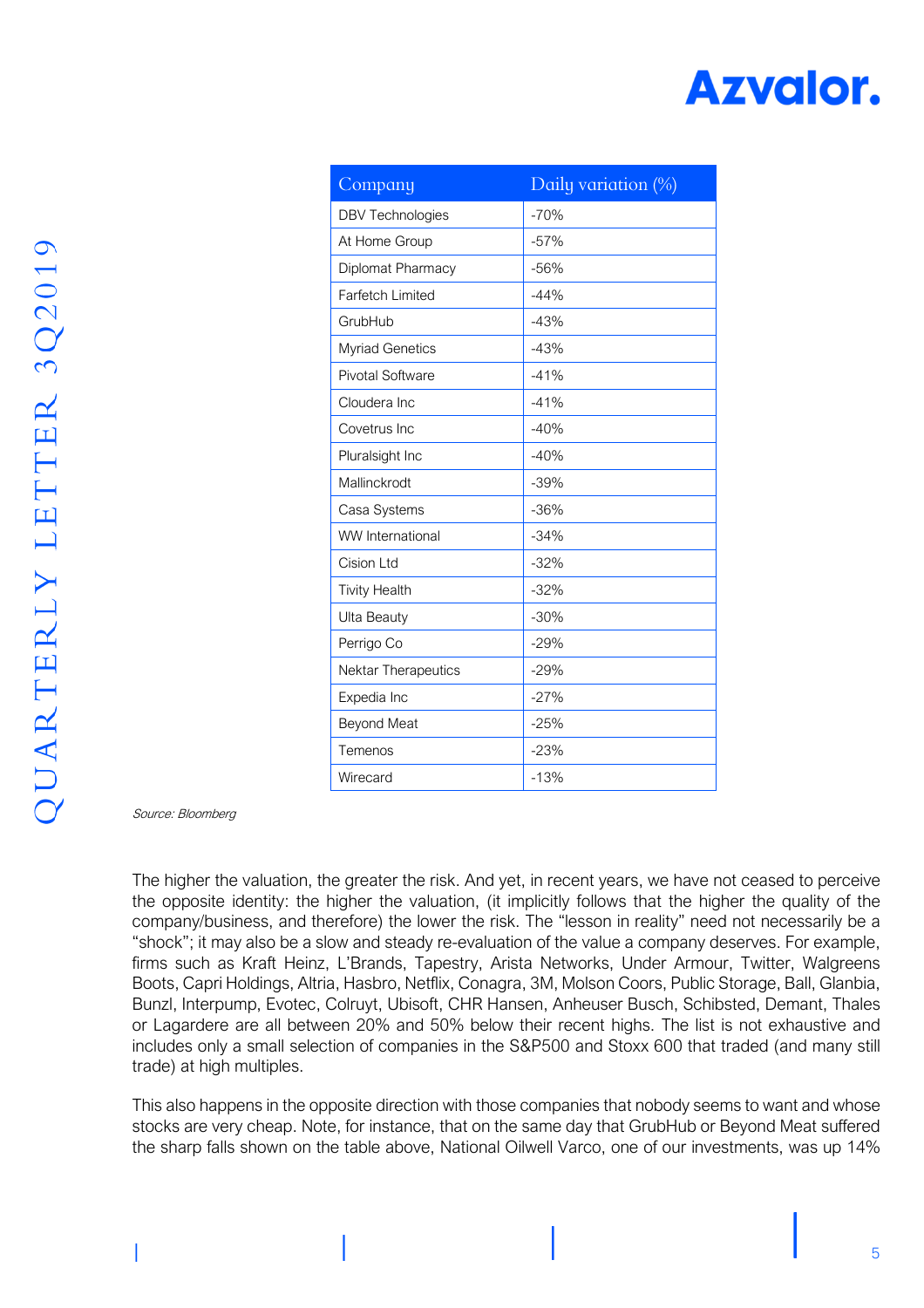

directly at the opening, after the results were published. We believe we will witness many more such examples in the future.

Many investors and savers have placed a great deal of their trust in the group of companies known as FANGMAN (Facebook, Amazon, Netflix, Google, Microsoft, Appel and Nvidia). We are not going to analyze them or advise you against investing in them, but we do want to warn you that these are companies in which many will have invested inadvertently (passive management) and which have been lifted by a virtuous circle that has been powerfully reinforcing itself through a feedback loop for a long time, a phenomenon that may have led to dangerous levels of valuation. Keep in mind that class probability clearly plays against them. Those companies that reach the top of the world market capitalization ranking tend to perform much worse than the market over the next 5-10 years (the top 10, about -4% annually from 1982 to 2017). Notice in the table below how much what the market considers to be the most valuable companies in the world changes from decade to decade.

| 2019                            | 2010                           |                            | 2000*                             | 1990                            |                                 | 1980                      |
|---------------------------------|--------------------------------|----------------------------|-----------------------------------|---------------------------------|---------------------------------|---------------------------|
| <b>Microsoft</b>                | <b>PetroChina</b>              | <b>Microsoft</b>           |                                   | <b>Nippon Tel and Tel</b>       |                                 | <b>IBM</b>                |
| Apple Inc.                      | <b>Exxon Mobil</b>             | <b>General Electric</b>    |                                   |                                 | <b>Bank of Tokyo-Mitsubishi</b> |                           |
| Amazon                          | <b>Microsoft</b>               | <b>NTT DoCoMo</b>          |                                   | <b>Industrial Bank of Japan</b> |                                 | <b>Exxon Mobil</b>        |
| Alphabet Inc.                   | <b>ICBC</b>                    |                            | Cisco Systems                     |                                 | <b>Sumitomo Mitsui Banking</b>  |                           |
| <b>Berkshire Hathaway</b>       | Wal-Mart                       | Wal-Mart                   |                                   |                                 | <b>Toyota Motors</b>            |                           |
| Facebook                        | <b>China Construction Bank</b> | Intel Corporation          |                                   | <b>Fuji Bank</b>                |                                 | <b>Shell</b>              |
| Tencent                         | <b>BHP Billiton</b>            | <b>Nippon Tel and Tel</b>  |                                   | Dai-Ichi Kangyo Bank            |                                 | <b>Mobil</b>              |
| Alibaba Group                   | <b>HSBC</b>                    | Exxon Mobil                |                                   | <b>IBM</b>                      |                                 | <b>Atlantic Richfield</b> |
| Johnson & Johnson               | <b>Petrobras</b>               | <b>Lucent Technologies</b> |                                   | <b>UFJ Bank</b>                 |                                 | <b>General Electric</b>   |
| JPMorgan Chase                  | Apple Inc.                     | <b>Deutsche Telekom</b>    |                                   | <b>Exxon Mobil</b>              |                                 | Eastman Kodak             |
|                                 |                                |                            |                                   |                                 |                                 |                           |
| New Addition to List<br>Legend: |                                |                            | <b>Drops off List Next Period</b> |                                 |                                 | Flip-Flop: New Then Drops |
| $Black = US Company$            |                                | 「eal = Emerɑinɑ Markets    |                                   | <b>Blue = European Company</b>  |                                 | Green = Japan/Australia   |

#### Ten Largest Market Capitalization Stocks in the World, at the Beginning of Each Year

Source: Research Affiliates, LLC, using data from Financial Times, Wikipedia, and Gavekal Research. Rankings shown represent beginning-of-year rankings.

\*Year 2000 represents holdings as of March, three months late.

We do not mean by this that some of the "FANGMAN" cannot be exceptional businesses and companies that can grow and generate great value for a long time. But, again, the probability of finding a "franchise" company (which can reinvest for the very long term at rates of return well above its cost of capital thanks to a lasting competitive advantage) is extremely low. Remember, for example, the group of 50 US stocks in the 1970s which were called the 'Nifty Fifty' because they were considered "franchise" businesses and reached towering valuations. Well, the overall performance of this group was ruinous in the following decade, incluing 14 or so which proved to be exceptional businesses. Moreover, among the rest, almost a dozen ended up disappearing or going bankrupt, including household names such as Digital Equipment, Eastman Kodak, Emery Air Freight, MGIC Investments, Polaroid, Hebleuin or Kmart.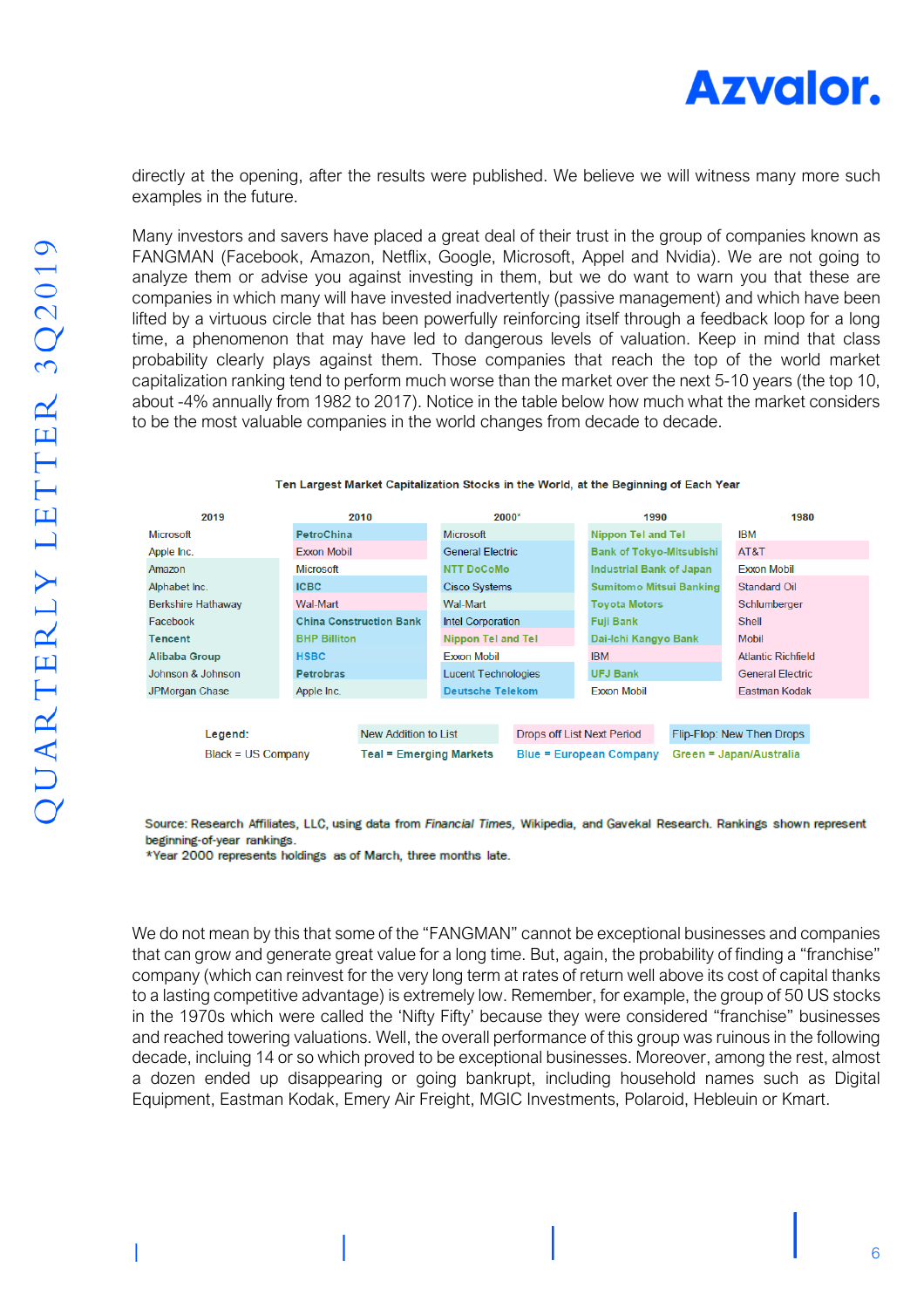

## Our portfolios

After 10 consecutive years of bullish stock markets and record valuations (see previous letter), it is all the more relevant and special that our portfolios trade at such cheap valuations. Again, we have mentioned this on a number of occasions. But the disconnection between the valuation and the fundamentals of the companies in our portfolio is even greater than just a few quarters ago, as they are barely reflecting the gradual but clear improvement in their businesses (with the exception of the gold mining and shipping sectors which have had a positive stock market performance). In some cases, we have even witnessed falls in stock prices with improvements in the fundamentals. Let us look at just a few examples of these improving fundamentals in our portfolio companies.

- Uranium: The interest and the number of negotiations for forward contracts has recovered to levels unseen since 2011, when the Fukushima disaster occurred and, for the first time, Cameco is in talks with Chinese utility companies (which traditionally only bought on the spot market or were supplied by Chinese-owned mines). Moreover, the recovery in the prices of services and intermediate products in the uranium fuel value chain continues, which usually indicates a subsequent recovery in the price of the metal.
- Oil and Gas: We are witnessing a clear slowdown in US shale oil investments which the market seems to ignore. For the last several years, shale has unleashed a revolution, having met 100% of global demand growth needs and, what is more, compensating for the sharp declines in countries such as Iran, Venezuela or Mexico. Hundreds of billions of investments in the US have caused the opposite effect in the rest of the producing regions, with a drastic reduction in investments which has been going for 5 years now.
- Oil rigs: They are achieving the first increases in prices, in the duration of contracts and in the overall fleet utilization. The number of customer requirements has also grown to levels not seen for several years. However, the sector accumulates an average fall of 50% in 2019.
- Coal: International prices have already bounced back 22% since the recent second quarter lows, and world supply is reacting to low price conditions, even with production cuts and losses in some of the lowest cost areas, such as Colombia and Indonesia. In the US, the supply adjustment process continues, and we are witnessing cuts in production and investments, as well as some bankruptcies. Gas production in the US, coal's main competitor, continues to grow strongly, but depressed gas prices are causing serious financial difficulties for companies and leading to significant cuts in investments. Meanwhile, such cheap gas is a great stimulus for exports and all kinds of industrial uses, which is creating new markets that are likely to demand more gas for many years. Yet in spite of the above, Consol's shares have hit historic lows.
- Shipping: After several years of freight rates at all-time lows, the tanker sector is experiencing a real explosion, reaching, on some days, price levels never seen before. Although the price of many of our investmens has risen sharply, we believe there is room for further upside. Moreover, the other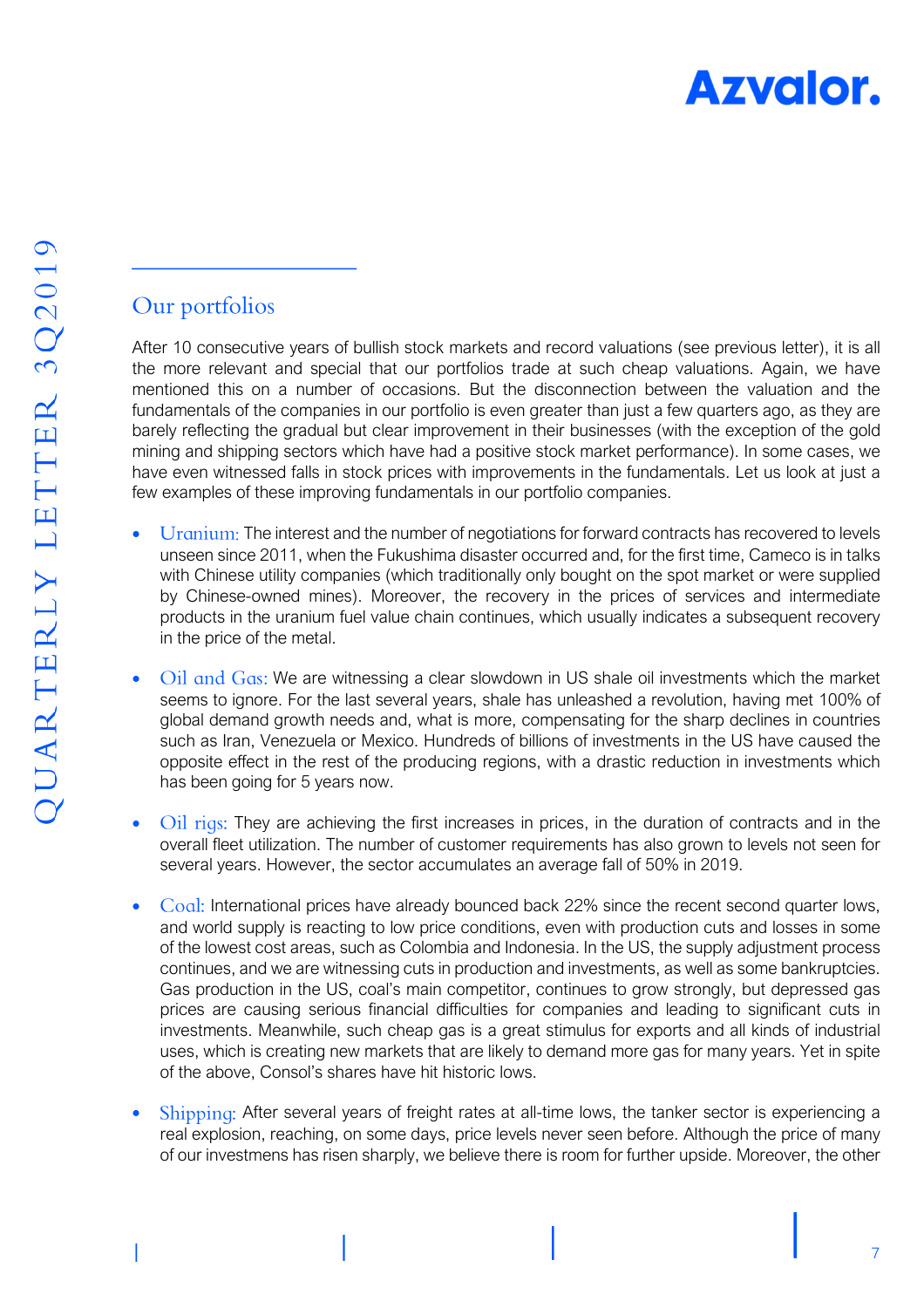

shipping companies in our portfolio (liquefied gas, chemicals and bulk) have barely recovered yet and, therefore, their potential remains virtually intact.

We are familiar with the pessimistic theses of our companies. The biggest concern right now is a recession and/or a trade "war" that could damage demand. We are not going to defend that we would be totally immune to such a scenario, at least temporarily. However, in our view, it seems much more likely that much (or even all) of what these scenarios could bring is already discounted, given the enormous pessimism that emerges from the valuations at which they are traded. In any case, the key of what will happen in their markets over the long term is the analysis of what has happened to supply. And the conclusion we draw from this analysis is that this is a clear investment opportunity. The fact that the market is ignoring the improvements in the fundamentals of our portfolio companies only serves to reinforce our conviction. Only a severe and prolonged recession (or depression) could justify their share prices, a scenario that strikes us as very remote and which, we think, would be much more negative for most investment alternatives.

### **Azyalor News**

#### Responsible Investing/Corporate Social Responsibility **ESG** Socially or (Environmental, Social and Governance)

At Azvalor we are fully aware of the social and solidarity dimension of the company and we are firmly committed to ESG, as evidenced by our initiatives Davalor (solidarity with the most disadvantaged), the Stella project (support for people with Down syndrome), and the agreement with Auara (solidarity with developing countries and environmental sustainability). I particularly encourage you to visit our website once again to learn more about Davalor, an initiative you may contribute to, if you wish, and which is developing wonderful projects with which we are very proud.

We are also fully committed to good corporate governance. Consequently, we have endeavoured to turn the principles of alignment of interests, correct incentives and having 'skin in the game' (or full commitment) into core values in which Azvalor's culture is rooted - both in the selection of investments and in the management of the company. The fact that two thirds of our portfolios are invested in companies whose owners "risk their necks" with us, as well as the fact that Azvalor's employees, as a group, are by far the largest investor by size in our funds, provide an unequivocal proof.

Trying to honor this and renewing our commitment to disseminate financial literacy, we have had the small initiative of launching a custom edition of the book "Skin in the Game", by Nassim Nicholas Taleb. One of the most brilliant thinkers of recent times, Taleb culminates in this new release a whole body of knowledge developed in a series of five books which the author titles "*Incerto*". Simplifying it greatly, his work has allowed us to better understand the risk and the correct calculation of probabilities, the nonlinearity of most social phenomena and the importance of second-order effects, it has given us ideas to make our portfolios more "antifragile" and to benefit from volatility, and it has instructed us and reinforced our conviction of the vital importance of incentives and the asymmetries they produce. I strongly recommend you to read it.